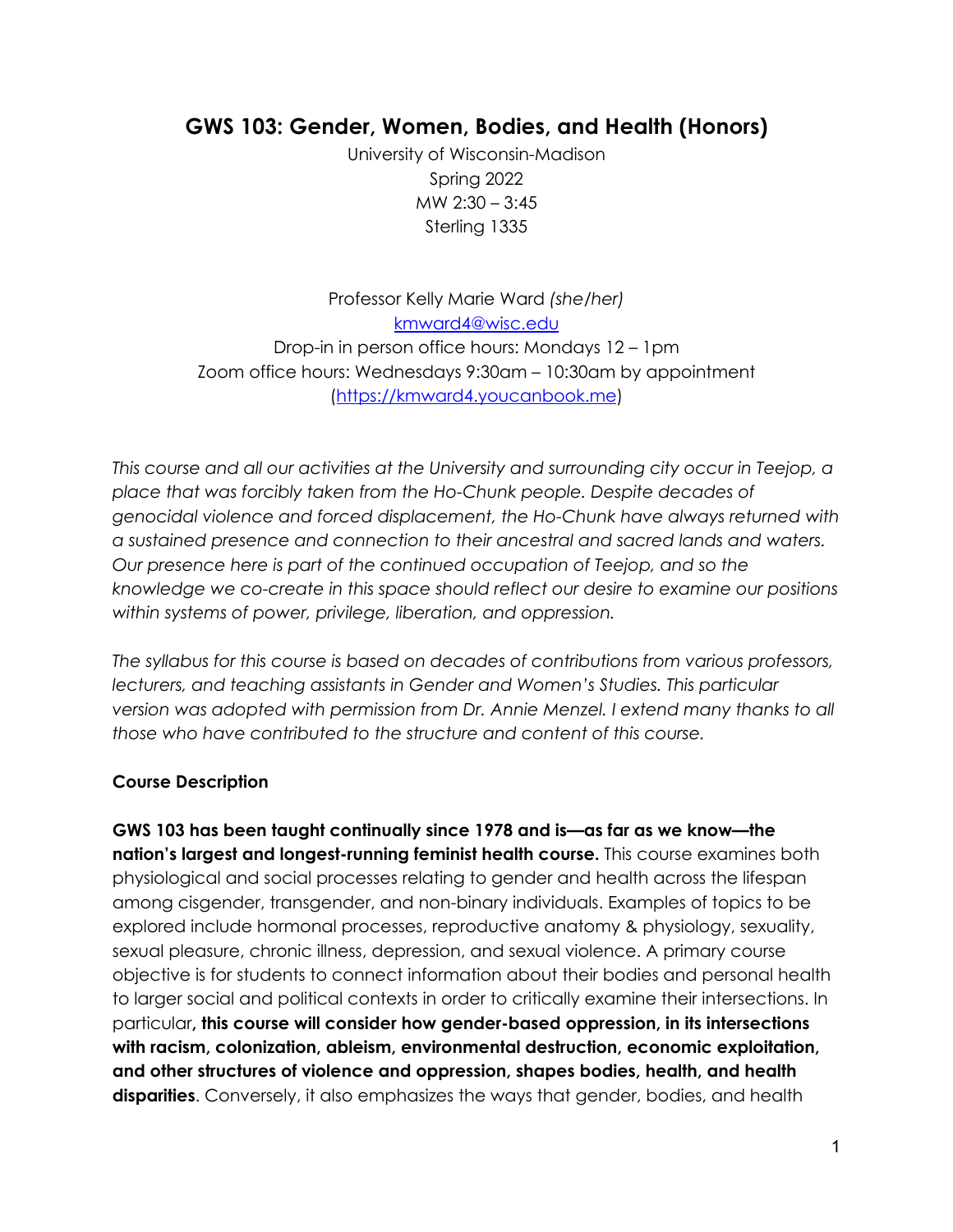have been at the center of struggles for a more just and livable world.

# **Course Learning Objectives**

After completing this course, you should be able to:

- Understand and describe physiological processes and phenomena relating to health (for example, menstruation, sexuality) and ill health (for example, cancer, chronic disease).
	- o Recognize that bodies are located in a social context that influences health and illness.
	- o Understand and analyze the interplay between physiological processes and social processes
	- o Contextualize health within the social and cultural influences on people's lives
	- o Evaluate how multiple kinds of structural injustices (e.g., racism, colonialism, classism, ableism, xenophobia, heterosexism, cis-sexism) shape health and health inequities.
- Demonstrate knowledge of health movements, especially Reproductive Justice
- Describe how gender affects the roles we play as health-care consumers, activists, and practitioners.
- Become more informed and active participants in health care—our own and that of our families and/or our communities

# **Course Information**

- 3 credits
- Natural Science
- No Prerequisite, elementary level, course designation "N"
- In-person lectures and sections
- **•** Credit hours earned by traditional Carnegie definition
- Canvas URL

# **COVID INFORMATION**

As we return to the classroom, the COVID-19 pandemic continues.

All students and personnel on campus are required to wear a mask indoors. If you do not have a mask, we will provide one. Unmasked students who do not have a university-approved exemption will be asked to leave the classroom.

Please keep me informed about your health, and I will do my best to keep you informed about university policies. For the most updated information, consult the following website for current campus health and safety guidance: covidresponse.wisc.edu.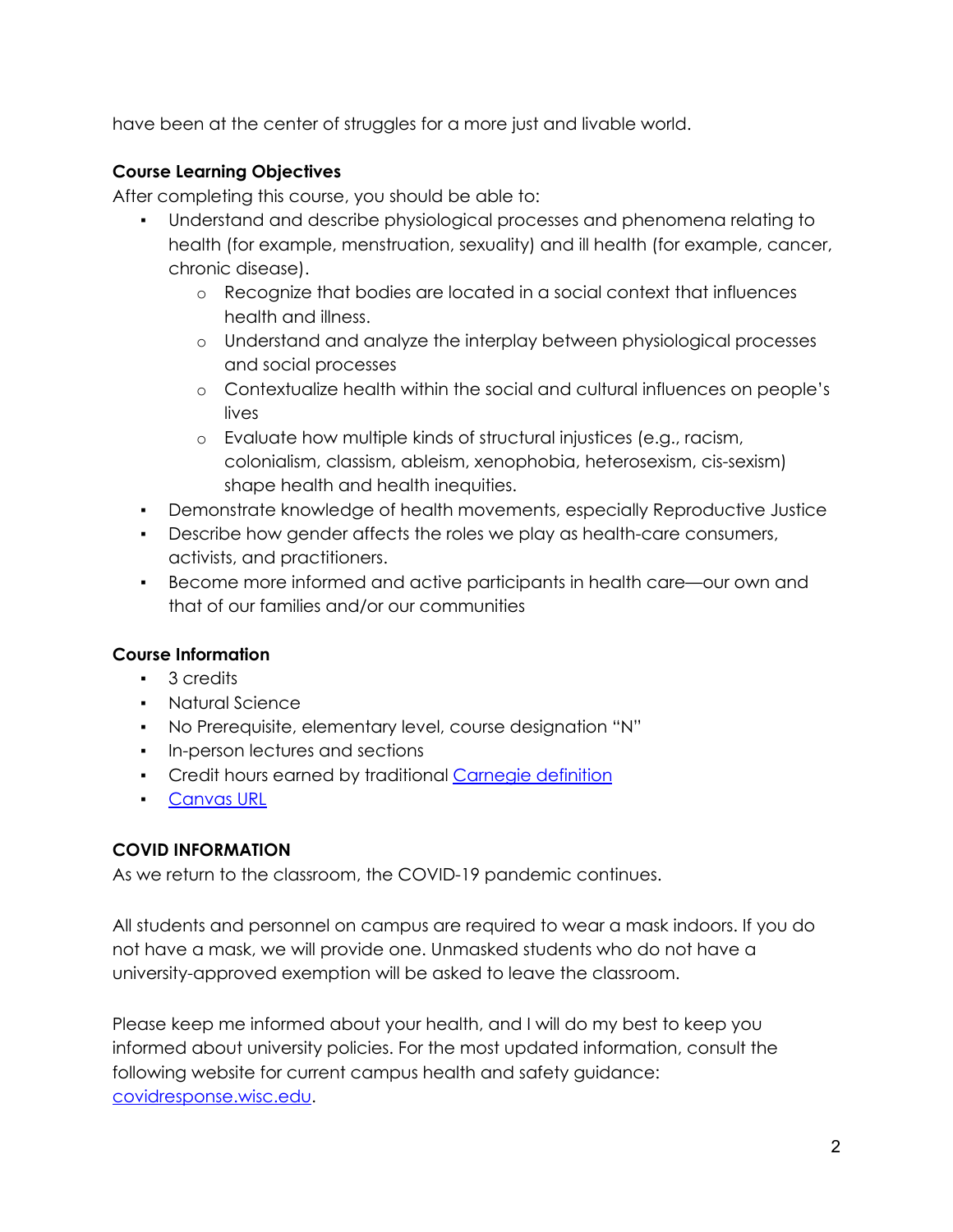## **COURSE MATERIALS**

Most course materials (readings, videos, audio) are on Canvas under the relevant module. We will read a book later in the semester, more information about this will be provided week 2.

### **ASSIGNMENTS AND ACTIVITIES**

## *All submissions are due by 11:59 pm on the due date.*

### **Participation and Attendance-** *20% of final grade*

This portion of your grade is based on your attendance and active participation.

### *Attendance*

Attendance is required. However, given the complexities of life, especially in this moment, **the lowest three participation grades, including zeroes for absences, will be dropped.**

# *Participation Criteria*

I recognize that, for a variety of reasons--from individual to cultural to institutional and structural--people have different styles and approaches in participating and engaging with peers. In my courses I center a model of engagement that does not equate participation with loudness or frequency of talking.

Therefore, our assessment of participation will take into account a broad set of criteria, including the following:

- Thoughtfulness of verbal involvement in discussion.
- Active, engaged listening
- Non-domination of discussion
- Quality of participation in collaborative written elements of discussion (chat function, google docs)
- Quality of engagement with individual written elements (prompted reflections, thematic free-write, etc)
- Analysis and synthesis of course material
- Creative approaches/questions that take the class further
- Responsiveness to other students' contributions
- Respectful disagreement and critique

I value the thoughts and perspectives that each student brings. If something is preventing you from engaging in section discussions, please let me know ASAP.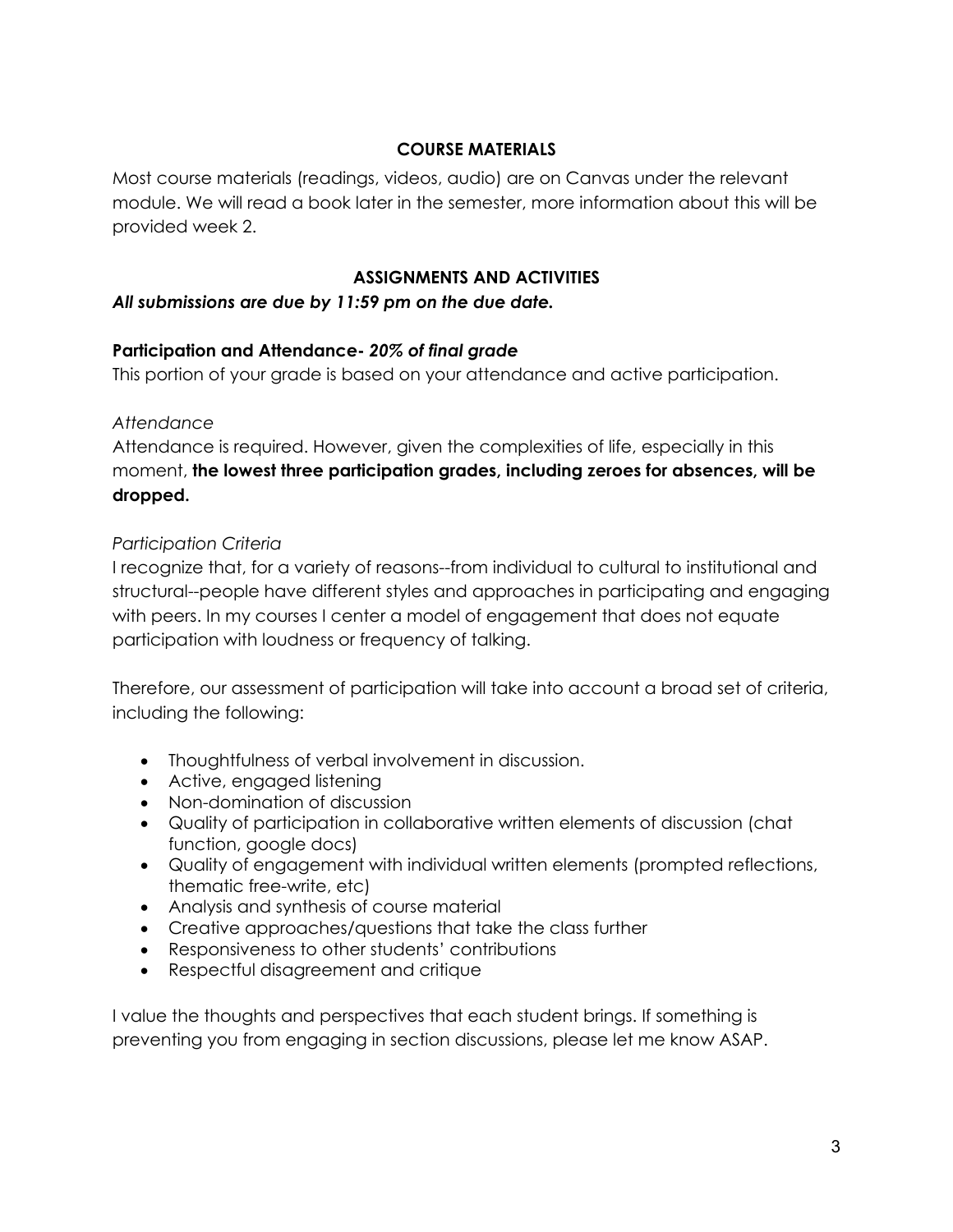#### **Module Quizzes-** *30% of final grade*

For most weeks, a short quiz covering the material will open on Wednesday at 12 am, and be due on Saturday at 11:59 pm.

#### **Reflections-** *30% of final grade*

There will be three written reflections, each worth 10% of your grade.

#### **Book Review and Author Interviews -** *20% of final grade*

You will read a book, write a synopsis and draft questions for an interview with the author. This will be a group project but students will have individual roles on which they are assessed. More information will be provided about this assignment.

#### **GRADING**

Final letter grades are as follows: **A** 93-100 **AB** 88-92 **B** 83-87 **BC** 78-82 **C** 70-77 **D** 60-69 **F** below 60

#### **Typical Weekly Course Rhythm**

|                                                                                                          | <b>Sunday</b>                           | <b>Monday</b> | <b>Tuesday</b> | Wednesday                            | <b>Thursday</b> | <b>Friday</b> | Saturday                          |
|----------------------------------------------------------------------------------------------------------|-----------------------------------------|---------------|----------------|--------------------------------------|-----------------|---------------|-----------------------------------|
| <b>Lecture</b>                                                                                           |                                         | $2:30 - 3:45$ |                | $2:30 - 3:45$                        |                 |               |                                   |
| <b>Read/watch</b><br>/listen to<br>readings,<br>videos,<br>podcasts,<br>and other<br>module<br>materials | <b>Module</b><br>materials<br>published |               |                |                                      |                 |               |                                   |
| <b>Quiz</b>                                                                                              |                                         |               |                | Quiz<br>published<br>$12 \text{ cm}$ |                 |               | <b>Quiz due</b><br>by 11:59<br>pm |

### **CLASS POLICIES**

#### **Communication/questions**

You are welcome to make an appointment during my **virtual office hours**, Wednesday 9:30 – 10:30am https://kmward4.youcanbook.me. If you are unable to meet during this time, please email me and we can find another time. I also hold **drop-in office hours in person** on Mondays 12 – 1pm in Sterling Hall, room 3410.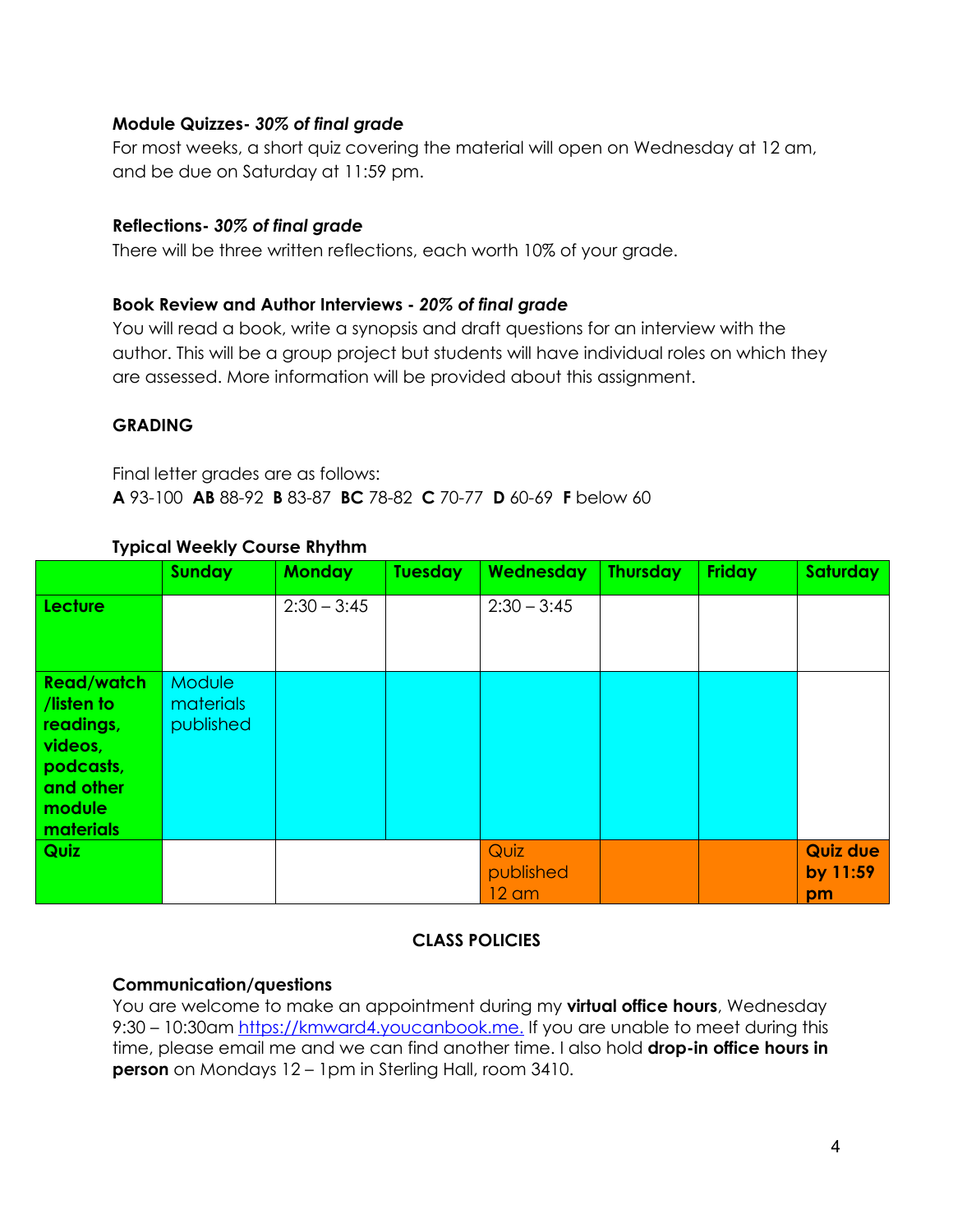I will do our best to answer emails within 24 hours, but I will not respond to class-related emails after 5 pm on weekdays or on weekends. If you have a technical issue (e.g. you cannot submit a quiz on a Saturday afternoon or a weekday late night), please take a screenshot documenting the issue and write me an email documenting the problem. I will respond as soon as possible on the following weekday. Please don't stress!

# **Late assignment policy**

I know that life happens, and that pandemic life presents serious new challenges. PLEASE let us know If you have extenuating circumstances that prevent your completing an assignment or quiz, such as illness or family emergency*,* and I will work with you. It is your responsibility to communicate with me as soon as possible if something comes up. Communicating **before** the deadline is best but I understand this may not always be possible.

Assignments submitted to Canvas after the specified due date and time **without previous discussion with the instructor** will be deducted ten percentage points (10%). **Assignments submitted after 24 hours will not be graded.**

### **Religious Holidays**

Absences due to religious holidays will not be penalized. Please let me know in advance if you will be missing class due to a religious observance.

# **Statement on self- and community-care related to course content**

I will cover some intellectually and emotionally challenging topics in this class. I will make an effort to give a heads up about intense content, but it is not possible for us to anticipate the potential needs of all students. If you have concerns about your ability to participate in a particular course topic, please notify me in advance so that you can discuss other possible arrangements. However, please honestly assess your readiness to participate in this course and its content this semester. Your continued enrollment in this course indicates that you have read this syllabus, including this statement, and agree to participate in the course in a thoughtful and respectful manner.

### **Reproductive Justice and our learning and discussion practices**

In this class, we center reproductive justice (RJ). Leading RJ organization SisterSong "defines Reproductive Justice as the human right to maintain personal bodily autonomy, have children, not have children, and parent the children we have in safe and sustainable communities." RJ is a human-rights-based framework, analysis, and movement rooted in Black feminism and Black women's and peoples' struggles for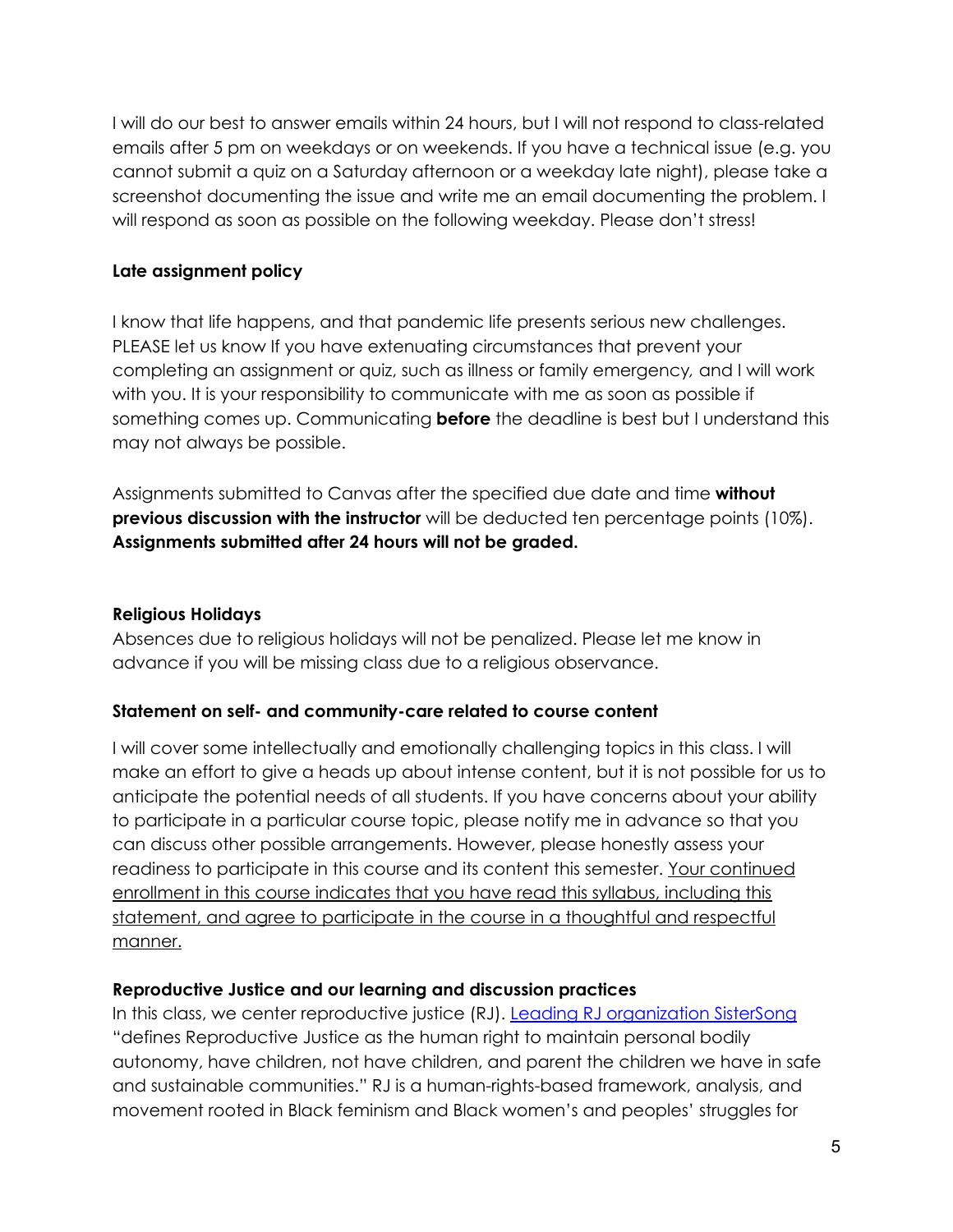reproductive freedom; it names a struggle long waged by Indigenous women, women of color, and trans\* people; and it calls for coalition across issues and identities. We also look to Indigenous feminist, trans feminist, abolitionist, disability justice, environmental justice, and other justice-centered analyses and movements in their many interconnections with RJ, and in their work to create a livable future.

SisterSong writes that "To achieve Reproductive Justice, we must…

- Analyze power systems. Reproductive politics in the US is based on gendered, sexualized, and racialized acts of dominance that occur on a daily basis. RJ works to understand and eradicate these nuanced dynamics.
- Address intersecting oppressions. Audre Lorde said, "There is no such thing as a single-issue struggle because we do not live single-issue lives." Marginalized women face multiple oppressions and we can only win freedom by addressing how they impact one another.
- Center the most marginalized. Our society will not be free until the most vulnerable people are able to access the resources and full human rights to live self-determined lives without fear, discrimination, or retaliation.
- Join together across issues and identities…RJ is both an opportunity and a call to come together as one movement with the power to win freedom for all oppressed people.

In lecture we practice centering these principles with respect to each topic that we study together. Among other things, they offer a set of important questions to ask ourselves and each other. How are intersecting systems of power at work in shaping the phenomenon that we are studying? Who is most vulnerable to the harms or most marginalized in this situation? What are their visions for freedom and access to the resources they need and the realization of their human rights? And how might each of us, with our particular combinations of privileges and vulnerabilities, histories and identities, support those visions, access, and rights, toward freedom for all oppressed people?

I approach the classroom as a place where people can take risks, make mistakes, and hear one another's perspectives—even as we are attentive to the ways that systems of power and oppression shape our perspectives and experiences in different ways.

# **COURSE EVALUATIONS**

I will do my best to make this course enriching and an opportunity to learn and grow together. I value your feedback, and I strongly encourage you to participate in the course evaluation.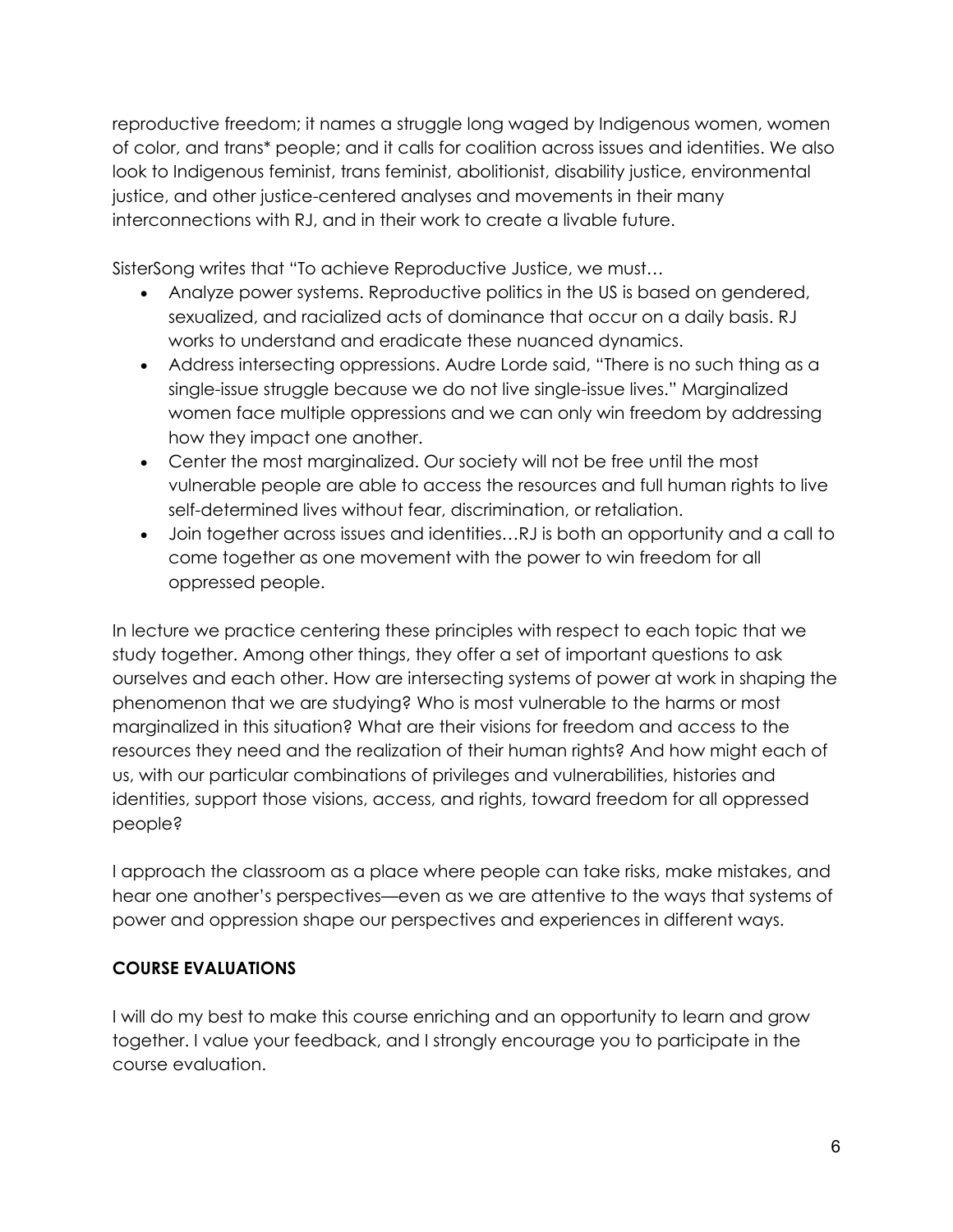UW-Madison now uses an online course evaluation survey tool, AEFIS. In most instances, you will receive an official email two weeks prior to the end of the semester when your course evaluation is available. You will receive a link to log into the course evaluation with your NetID where you can complete the evaluation and submit it anonymously.

# **FREQUENTLY ASKED QUESTIONS**

**Do I need to check Canvas often?** Absolutely. Canvas is where all of the course materials are located! Canvas will also list all grades and allow you to turn in assignments.

**Should I complete the modules before section?** Please do your best to do so. Sections will revolve around discussion of the course lectures readings and other assigned materials.

# **CITATION AND ACADEMIC INTEGRITY POLICY**

When we cite the work of others, we are offering gratitude. We are honoring the fact that they have made our own work, understandings, and analyses possible. We are acknowledging the profound gift of others' words and actions. Especially in a class where we center Reproductive Justice and its roots in Black feminism and Black women's health organizing, it is important to #CiteBlackWomen (campaign initiated by Dr. Christen A, Smith in 2017, now a collective, a praxis and set of principles, a podcast, and much more). In our citation practices we also honor the teachings of Indigenous Feminisms, Woman of Color and Queer of Color Feminisms, and Trans Feminisms, disability justice leaders, and other key visionaries.

Academic dishonesty is also a serious violation in the eyes of the university: it undermines trust and honesty, degrades the value of your degree, and defrauds those who may eventually depend upon your knowledge and integrity. Examples of academic misconduct include, but are not limited to: cheating on an exam or quiz, copying the work of someone else, submitting for credit work done by someone else, stealing exams or course materials, tampering with the grade records, or knowingly and intentionally assisting another student in any of the above.

Learn what constitutes plagiarism and the correct rules for citing sources. Refer to the Dean of Students' webpage for more information: https://www.students.wisc.edu/doso/.

This course follows the policies and potential sanctions outlined by the UW Office of Student Conduct and Community Standards: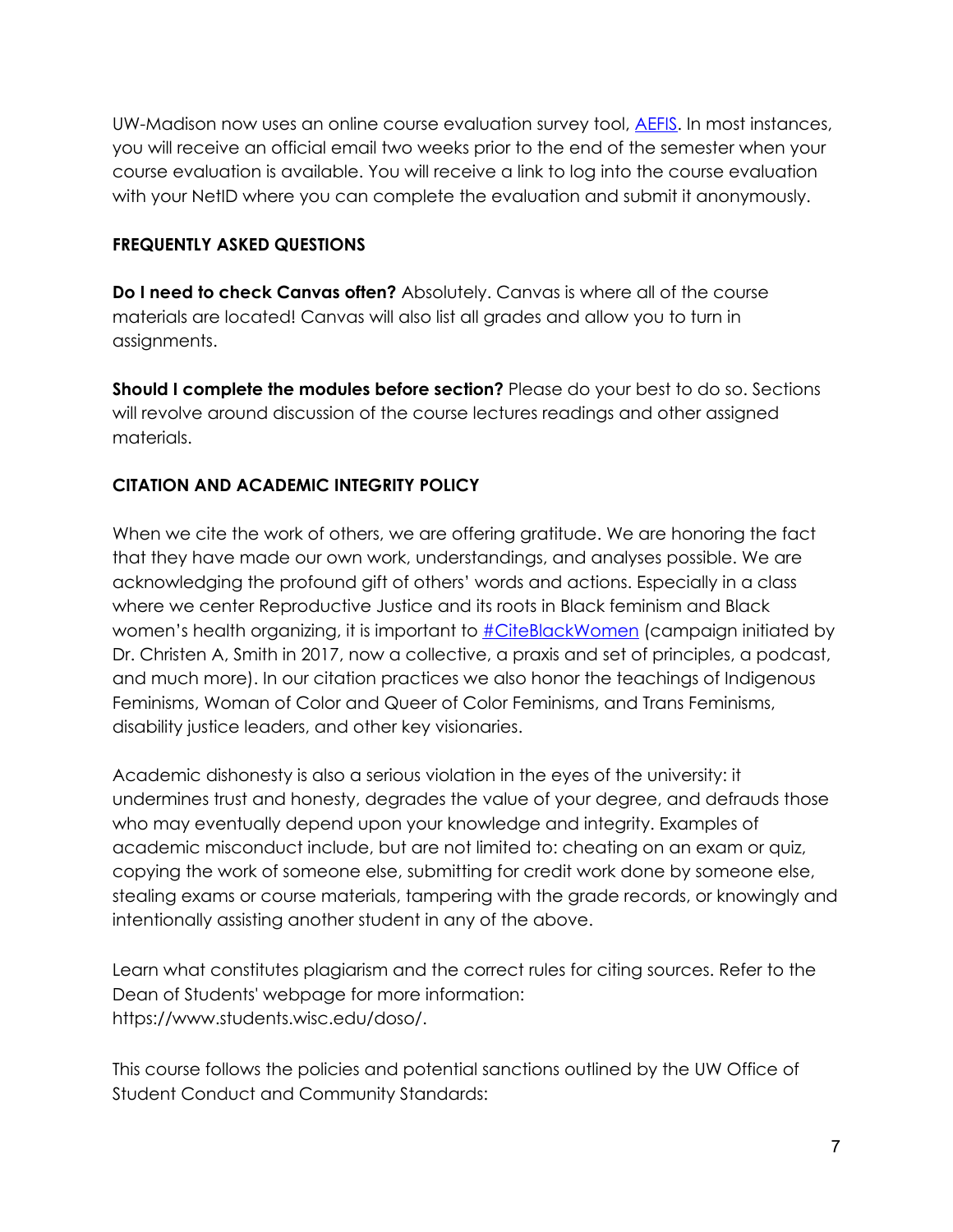https://conduct.students.wisc.edu/academic-misconduct- sanctions/.

# **ACCOMMODATION POLICY**

I am committed to making sure my courses are accessible to students with a range of disability accommodations and learning needs. If you have a McBurney Faculty Notification Letter (VISA), please check in with me make sure I have received it by week 2 of class. If you do not have a Faculty Notification Letter (VISA) but there are conditions or life circumstances that interfere with your ability to fulfill your responsibilities for this course, I encourage you to meet with me ASAP to discuss how best to accommodate you. In some cases, I may recommend that you consult with the McBurney Disability Resource Center: https://mcburney.wisc.edu/.

# **SCHEDULE**

Consult Canvas for the most updated course schedule information. The Course Summary contains a listing of all assignments in the course. Modules, Assignments, and Grades in Canvas are also useful in keeping up to date on course activities.

Below is a course schedule giving you a brief idea of content for reference. This schedule **should be considered a living document that the instructor may change at any time if the need arises, although you will be made aware. Unless otherwise noted, all assignments are due at 11:59 PM CST.** 

| Module                                | <b>Topics</b>                                                       | <b>Assignments</b> |
|---------------------------------------|---------------------------------------------------------------------|--------------------|
| Module 0<br>Jan 24 - 28               | Course introduction and syllabus; first<br>week of section meetings | Orientation Quiz   |
| <b>Module 1</b><br>Jan $31-$<br>Feb 4 | Context, Histories, and the<br>Reproductive Justice framework       | Module 1 Quiz      |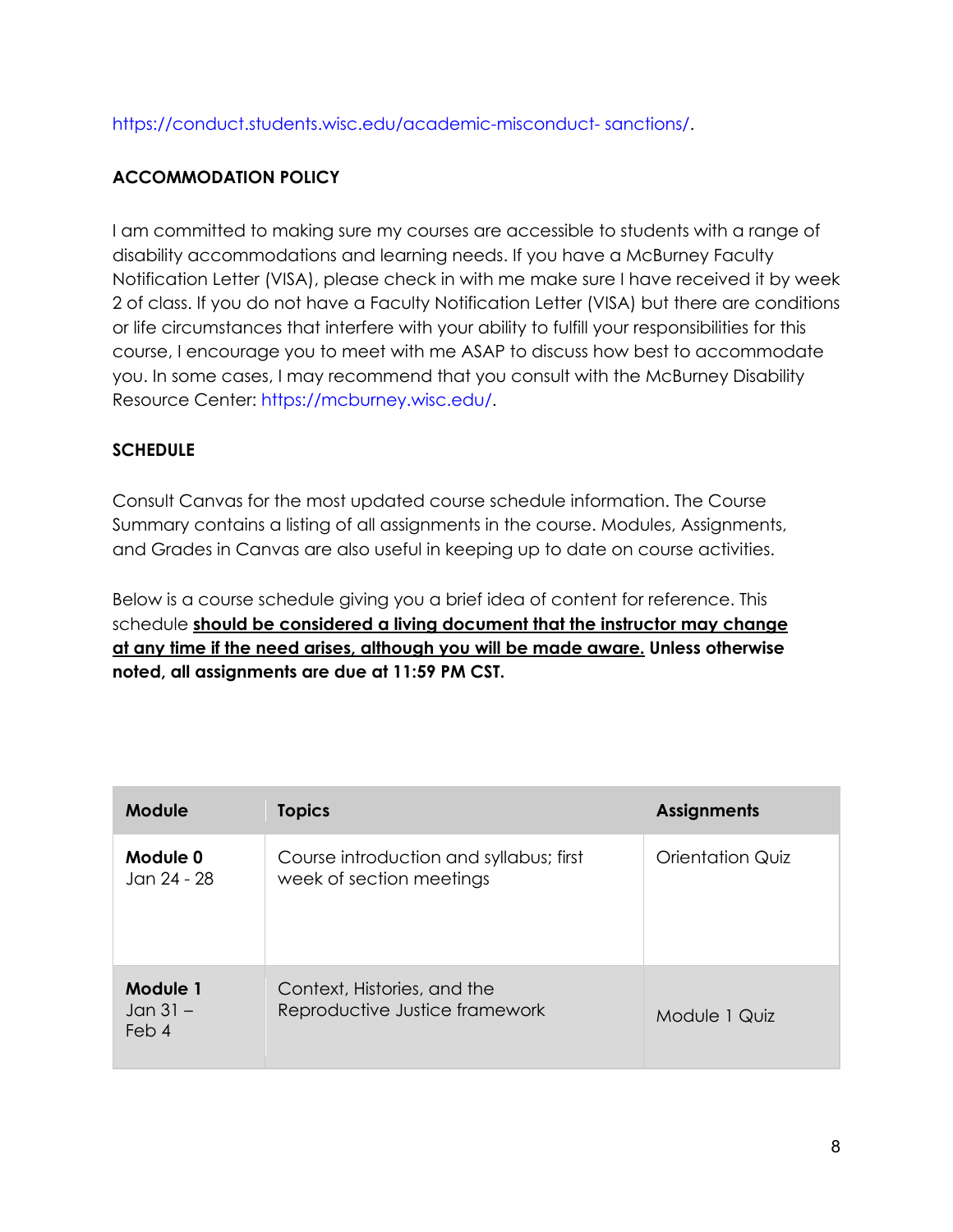| Module 2<br>Feb 7 - 11          | Sexual and Reproductive Anatomy<br>and Physiology                                                                       | Module 2 Quiz                                                                  |
|---------------------------------|-------------------------------------------------------------------------------------------------------------------------|--------------------------------------------------------------------------------|
| Module 3<br>Feb 14 - 18         | Hormones Across the Lifespan: Sex<br>Determination in Utero, Intersex<br>Variations, and Medical & Social<br>Transition | Module 3 Quiz                                                                  |
| Module 4<br>Feb 21 - 25         | Hormones Across the Lifespan: Puberty<br>& Adulthood, Menstruation, PCOS                                                | Module 4 Quiz                                                                  |
| Module 5<br>Feb $28 -$<br>Mar 4 | Sexuality, Pleasure, and Consent                                                                                        | Module 5 Quiz                                                                  |
| Module 6<br>March $7-$<br>11    | Sexually Transmitted Infections,<br>HIV/AIDS, & Stigma (Monday<br>only)<br>Group Project work time<br>(Wednesday)       | No Quiz<br>Mid-term<br>reflection<br>Project part 1<br>(roles and<br>timeline) |
| <b>Spring Break</b>             | March 14 - 18                                                                                                           |                                                                                |
| Module 7<br>Mar 21 - 25         | <b>Gender-Based Violence</b>                                                                                            | Module 7 Quiz                                                                  |
| Module 8<br>Mar 28 -<br>Apr 1   | Mental Wellness, Chronic Illness,<br><b>Disability</b>                                                                  | Module 8 Quiz                                                                  |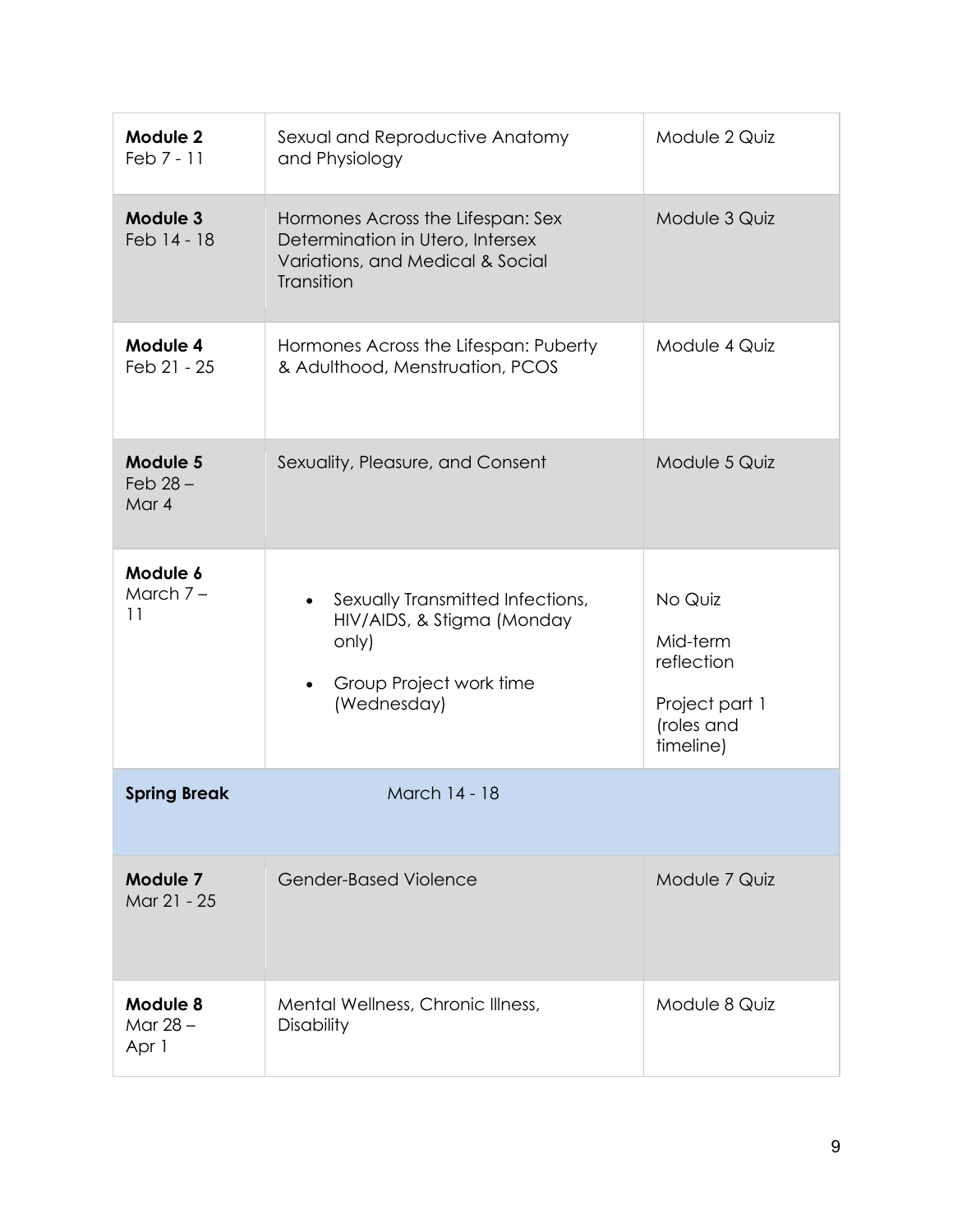| Module 9<br>Apr $4 -$ Apr<br>8               | Body Size, Stigma, and Health                     | Module 9                            |
|----------------------------------------------|---------------------------------------------------|-------------------------------------|
| Module 10<br>Apr $11 - 15$                   | Pregnancy, Birth, Lactation, and Birth<br>Justice | Module 10<br><b>Book Synopses</b>   |
| Module 11<br>Apr $18 - 22$                   | Contraception & Abortion                          | Module 11<br>Interview<br>Questions |
| Author<br><b>Interviews</b><br>Apr $25 - 29$ |                                                   | Interview<br>Reflection 1           |
| Author<br><b>Interviews</b><br>May $2-6$     |                                                   | Interview<br>Reflection 2           |
| Final's<br>Week                              |                                                   | No Exam!                            |

# **UNIVERSITY POLICIES**

# ACADEMIC INTEGRITY

By virtue of enrollment, each student agrees to uphold the high academic standards of the University of Wisconsin-Madison; academic misconduct is behavior that negatively impacts the integrity of the institution. Cheating, fabrication, plagiarism, unauthorized collaboration, and helping others commit these previously listed acts are examples of misconduct which may result in disciplinary action. Examples of disciplinary action include, but is not limited to, failure on the assignment/course, written reprimand, disciplinary probation, suspension, or expulsion.